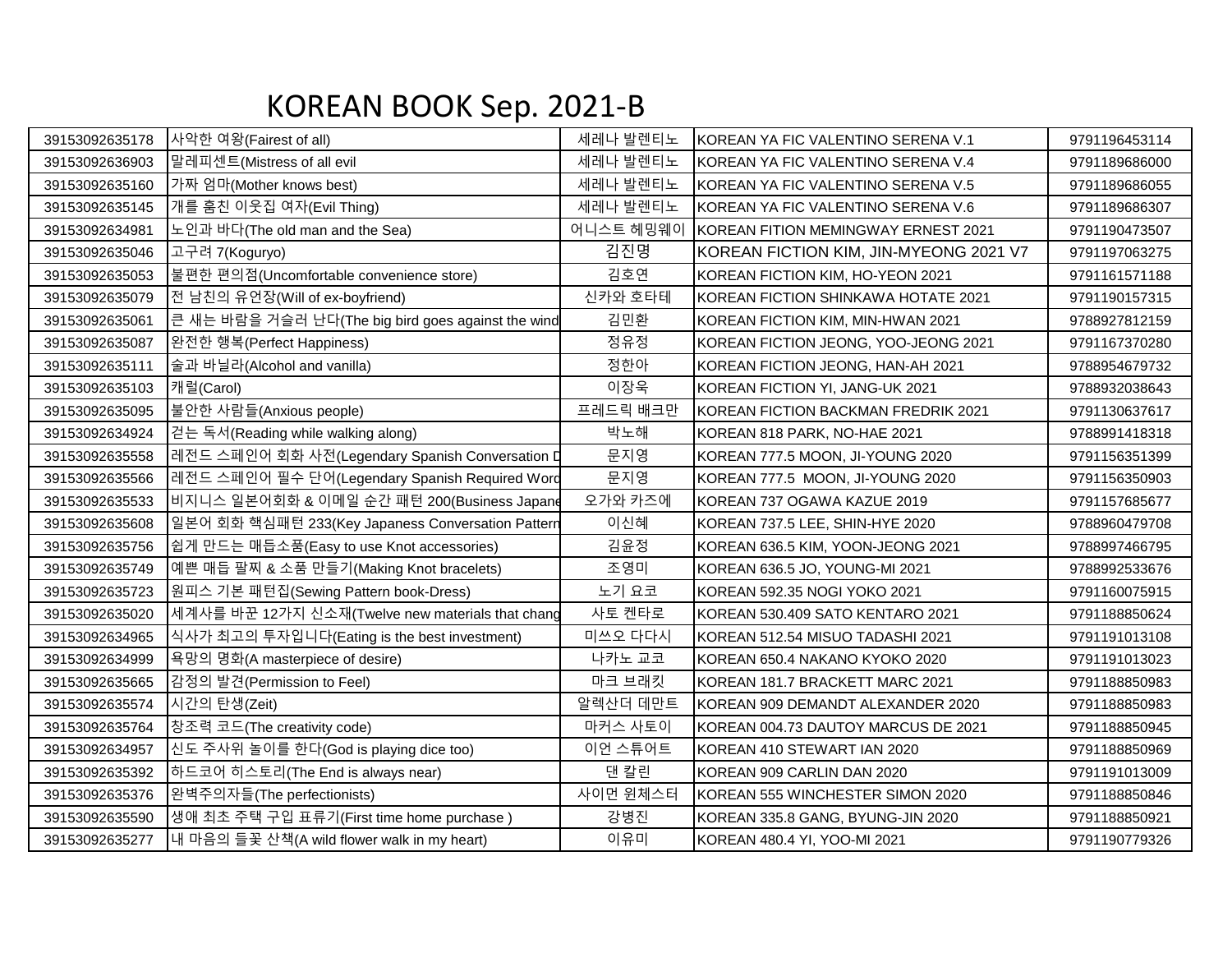| 39153092635251 | 어른답게 말합니다(Speak like an adult)                        | 강원국       | KOREAN 802.5 KANG, WON-GUK 2021     | 9788901250014 |
|----------------|-------------------------------------------------------|-----------|-------------------------------------|---------------|
| 39153092635269 | 나는 감염되었다(I'm Infected)                                | 서창록       | KOREAN 818 SEO, CHANG-ROK 2021      | 9788954677813 |
| 39153092635244 | 공정한 경쟁(Fair Competition)                              | 이준석       | KOREAN 340.4 YI, JIN-SUK 2021       | 9791161570617 |
| 39153092635400 | 골프에 미치다(Crazy about Golf)                             | 이주호       | KOREAN 695.8 YI, JU-HO 2021         | 9791130311319 |
| 39153092635285 | 프로페셔널 스튜던트(Professional student)                      | 김용섭       | KOREAN 325.211 KIM, YONG-SOP 2021   | 9791197016875 |
| 39153092635319 | 이상한 수학책(Math with bad drawings)                       | 벤 올린      | KOREAN 410 ORLIN BEN 2021           | 9791188850808 |
| 39153092635350 | 더 이상한 수학책(Math with bad drawings)                     | 벤 올린      | KOREAN 410 ORLIN BEN 2021           | 9791191013122 |
| 39153092635301 | 그래서 이 문제 정말 풀 수 있겠어?(So you think you've got prol     | 알렉스 벨로스   | KOREAN 691.9 BELLOS ALEX 2021       | 9791191013085 |
| 39153092635483 | 돈과 운을 부르는 색채 명리학(Color Myung ehology)                 | 김동완       | KOREAN 188.5 KIM, DONG-WAN 2021     | 9791164711468 |
| 39153092635293 | 조정래의 시선(Jo, Jeong-Rae's View)                         | 조정래       | KOREAN 188 JO, JEONG-RAE 2015       | 9788965744719 |
| 39153092635343 | 맛있게 쓴 옥주부 레시피 100(Okjubu Recipe 100)                  | 정종철       | KOREAN 594.5 JEONG, JONG-CHEOL 2021 | 9788927812326 |
| 39153092635335 | 독살로 읽는 세계사(The Royal Art of Poison)                   | 에리너 허먼    | KOREAN 909 HERMAN ELEANOR 2021      | 9791166814198 |
| 39153092635475 | 없던 오늘(Today)                                          | 유병육       | KOREAN 818 YOU, BYOUNG-UK 2021      | 9791164051007 |
| 39153092635327 | 화난것도 억울한데 병까지 걸린다고?(upset but also sick?)             | 박우희       | KOREAN 5949.385 PARK, WOO-HEE 2021  | 9791161951317 |
| 39153092635673 | 지금, 인생의 체력을 길러야 할 때(Now, it's time to build up the    | 제니처 애슈턴   | KOREAN 517.3 ASHTON JENNIFER 2020   | 9791191013047 |
| 39153092635624 | 낚시 매듭 교과서(Fishing Knot Perfect Manual)                | 다자와 아키라   | KOREAN 699.7 TAZAWA AKIRA 2019      | 9788964943892 |
| 39153092635384 | 한번에 끝내는 세계사(World history that ends at once)          | 시마자키 스스무  | KOREAN 909 SHIMAZAKI SUSUMU 2021    | 9791188850785 |
| 39153092635368 | 원소의 이름(Antimony, Gold and Jupiter's Wolf)             | 피터 워더스    | KOREAN 431.14 WOTHERS PETER 2021    | 9791155813744 |
| 39153092635418 | 지구인만큼 지구를 사랑할 순 없어(You can't love tha Earth as        | 정세랑       | KOREAN 818 JEONG SAE-RANG 2021      | 9791191583793 |
| 39153092635426 | 90일 밤의 미술관(90 Nights' Museum)                         | 이용규       | KOREAN 606.92 LEE, YONG-GYU 2021    | 9791157686629 |
| 39153092635442 | 사랑하는 내 딸, 애썼다(My dear daughter, you did your best)    | 한혜성       | KOREAN 234.8 HAN, HYE-SUNG 2021     | 9791165041908 |
| 39153092635525 | 마음이 마음대로 안 되는 사람들을 위한 심리학(Psychology for              | 폴커 키츠     | KOREAN 180 KITZ VOLKER 2020         | 9791191013061 |
| 39153092635517 | 아이디어 정면 승부(Idea head on competition)                  | 이경희       | KOREAN 325.745 LEE, KYEONG-HEE 2021 | 9791190227131 |
| 39153092635491 | 미국식 영작문 수업(American English composition class)문장      | 최정숙       | KOREAN 746 CHOI, JEONG-SOOK 2021    | 9791157685844 |
| 39153092635509 | 클래식은 처음이라(New to classical music)                     | 조현영       | KOREAN 670.4 JO, HYUN-YOUNG 2021    | 9791190776714 |
| 39153092635541 | 동아시아의 명산(Famous mountains of East Asia)               | 박용수       | KOREAN 699.104 PARK, YONG-SU 2021   | 9791165528614 |
| 39153092635434 | 돼지를 키운 채식주의자(A vegetarian who raised pigs)            | 이동호       | KOREAN 491.52 YI, DONG-HO 2021      | 9788936486778 |
| 39153092635467 | 진리와 자유의 길(The Path to Truth and Freedom)              | 법정        | KOREAN 220.4 BEOP JEONG 2021        | 9791128856846 |
| 39153092635459 | 아리스토텔레스 시학(Aristotle Poetics)                         | 아리스토텔레스   | KOREAN 802.1 ARISTOTLE 2021         | 9791166812453 |
| 39153092635780 | 웹소설 써서 먹고삽니다(I write web novels and make ends me      | 정무위       | KOREAN 802.3 JEONG, MU-NUE 2021     | 9791165215286 |
| 39153092635707 | 유튜브 채널 운영을 위한 포토샵 디자인(Photoshop design for            | 우디        | KOREAN 005.565 WOODDI 2021          | 9791191600070 |
| 39153092635715 | 해부학적으로 쉽게 배우는 필라테스(Pilates Anatomy)                   | 라엘 아이자코비츠 | KOREAN 517.32 ISACOWITZ RAEL 2021   | 9791197208232 |
| 39153092635731 | 코코 지니의 친절한 원피스 교실(Coco Genie's friendly one pied      | 유진희       | KOREAN 592.352 YU, JIN-HEE 2021     | 9791188053858 |
| 39153092635038 | 밤10시, 나를 돌보는 시간(At 10Pm, the time to take care of you | 정승익       | KOREAN 740.7 JEONG, SEUNG-IK 2021   | 9791191244267 |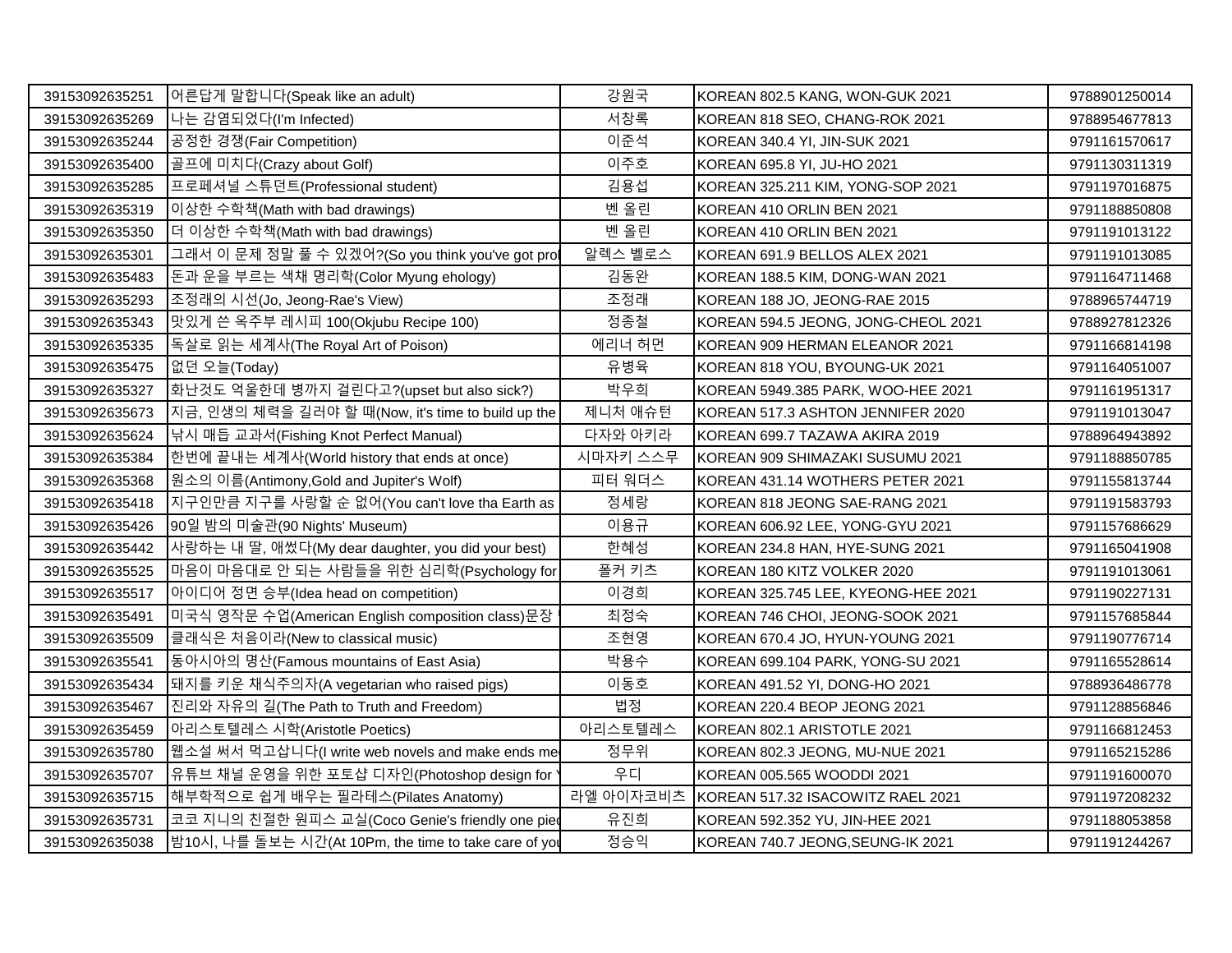| 39153092635616 | 자신 있어(I'm confident)                                   | 이솔기         | KOREAN 004.16 YI, SOL-GI 2021              | 9788927812135 |
|----------------|--------------------------------------------------------|-------------|--------------------------------------------|---------------|
| 39153092634973 | 미국식 영작문 수업- 입문 (American English composition class     | 최정숙         | KOREAN 746 CHOI, JEONG-SOOK 2021           | 9791157686971 |
| 39153092635012 | 오늘부터 조금씩 제로 웨이스트(Starting today, I'm going to do       | 장서영         | KOREAN 539.9 JANG, SEO-YOUNG 2021          | 9788986022315 |
| 39153092635582 | 성장하는 오십은 늙지 않는다(Growing 50 doesn't get old)            | 정미숙         | KOREAN 199.1 JEONG, MI-SOOK 2021           | 9791190826594 |
| 39153092635632 | 맛있고 배부른 다노 다이어트 레시피(Dano diet recipe)                  | 이지수         | KOREAN 512.54 YI, JI-SU 2021               | 9791191187786 |
| 39153092635681 | 최고의 인테리어는 정리입니다(The best interior is organizing)       | 정희숙         | KOREAN 591 JEONG, HEE-SOOK 2020            | 9788957361030 |
| 39153092635699 | 90일 밤의 미술관(90 Nights' Museum) 루브르 박물관                  | 이혜준         | KOREAN 606.92 YI, HYE-JUN 2021             | 9791157687114 |
| 39153092635657 | 철학과 종교의 세계사(World history of philosophy and religion)  | 데구치 하루아키    | KOREAN 109 DEGUCHI HARUAKI 2021            | 9788972917434 |
| 39153092635772 | 처음 읽는 음식의 세계사(The world history of food I read for the | 미야자키 마사카츠   | KOREAN 574.09 MIYAZAKI MASAKATSU 2021      | 9791189550370 |
| 39153092635004 | 올바름이라는 착가(The illusion of correctness)                 |             | 유튜브 읽어주는 남재KOREAN 334 YOUTUBE MAN 2021     | 9791191043266 |
| 39153092635186 | 나혼자만 레벨업 4(Level up only by myself)                    | 장성락         | KOREAN GRAPHIC JANG, SUNG-RACK 2021 V.4    | 9791191363739 |
| 39153092634940 | 정년이(Jeong-Nyun)                                        | 서이레         | KOREAN GRAPHIC JEONG-NYUN V.3              | 9788954679633 |
| 39153092634932 | 악역의 엔딩은 죽음뿐(The Villain;s ending is death)             | 수월          | KOREAN GRAPHIC SUWAL V.2                   | 9791191363777 |
| 39153092635640 | 로지 코믹스(Logi comix)                                     |             | 포스톨로스 독시아디KOREAN GRAPHIC LOGI COMIX 2019   | 9788925541648 |
| 39153092635137 | 재밌는 신약 만화 성경(Graphic Bible)                            | Variety Art | KOREAN GRAPHIC BIBLE V.2                   | 9788936021634 |
| 39153092635129 | 재밌는 구약 만화 성경(Graphic Bible)                            | Variety Art | KOREAN GRAPHIC BIBLE V.1                   | 9788936021627 |
| 39153092635210 | 급식왕 GO 1 (School food King)                            | 최재연         | KOREAN JV GRAPHIC CHOI, JAE-YEON V.1       | 9788950992156 |
| 39153092635228 | 급식왕 GO 2 (School food King)                            | 최재연         | KOREAN JV GRAPHIC CHOI, JAE-YEON V.2       | 9788950992163 |
| 39153092635236 | 급식왕 GO 3 (School food King)                            | 최재연         | KOREAN JV GRAPHIC CHOI, JAE-YEON V.3       | 9788950992170 |
| 39153092635194 | 동의(Consent for Kids)                                   | 레이첼 브라이언    | KOREAN JV GRAPHIC BRIAN RACHEL 2021        | 9788950987367 |
| 39153092635202 | 걱정 덜어내는 책(The Worry(Less)book                          | 레이첼 브라이언    | KOREAN JV GRAPHIC BRIAN RACHEL 2021        | 9788950995294 |
| 39153092635848 | 스토리가 있는 동물 사전(                                         | 메가 스터디      | KOREAN JV 843 MEGA STUDY 2021              | 9791129705839 |
| 39153092635830 | 지구 생태계의 왕 딱정 벌레(The Beetle Book)                       | 스티브 젠킨스     | KOREAN JV 539.495 STEVE JENKINS 2020       | 9788961705912 |
| 39153092635921 | 처음 만나는 신비한 나의 몸(Wonders of the human body)             | 알레한드로 알가라   | KOREAN 473 ALGARRA ALEJANDRO 2020          | 9788966351121 |
| 39153092635962 | 이파라파 냐무 냐무(Yparapa Nyamu Nyamu)                        | 이지은         | KOREAN JE YI, JI-EUN 2021                  | 9791160946673 |
| 39153092635863 | 팥빙수의 전설(The legend of red bean bingsu)                 | 이지은         | KOREAN JE YI, JI-EUN 2021                  | 9788901232232 |
| 39153092635954 | 42가지 마음의 색깔(42 Colors)                                 | 크리스티나 누네스   | KOREAN NUNEZ CRISTINA 2021                 | 9791195588602 |
| 39153092635947 | 공꽁꽁(Freeze)                                            | 윤정주         | KOREAN YOON, JEONG-JU 2021                 | 9791158360276 |
| 39153092635871 | 물결 속에서(In the water)                                   | 메리첼 마르티     | KOREAN JE MARTI MERITXELL 2020             | 9791187154990 |
| 39153092635806 | 내 멋대로 슈크림빵(Creampie bread as I like)                   | 김지안         | KOREAN JE KIM, JI-AN 2021                  | 9788901245324 |
| 39153092635822 | 낱말 수집가 맥스(Max' Words)                                  | 케이트 뱅크스     | KOREAN JE BANKS KATE 2019                  | 9788961700696 |
| 39153092635798 | 야!(Boo!)                                               | 케이트 리드      | KOREAN JE READ KATE 2021                   | 9791165880781 |
| 39153092635814 | 말은 상처를 주라고 있는게 아니랍니다(Words are not meant to            | 엘리자베스 베르딕   | KOREAN JE VERDICK ELIZABETH                | 9788971243145 |
| 39153092635996 | 마음에 상처 주는 말(Words that hurt the heart)                 |             | 엘리자베스 베르딕 KOREAN JE VERDICK ELIZABETH 2020 | 9788961705707 |